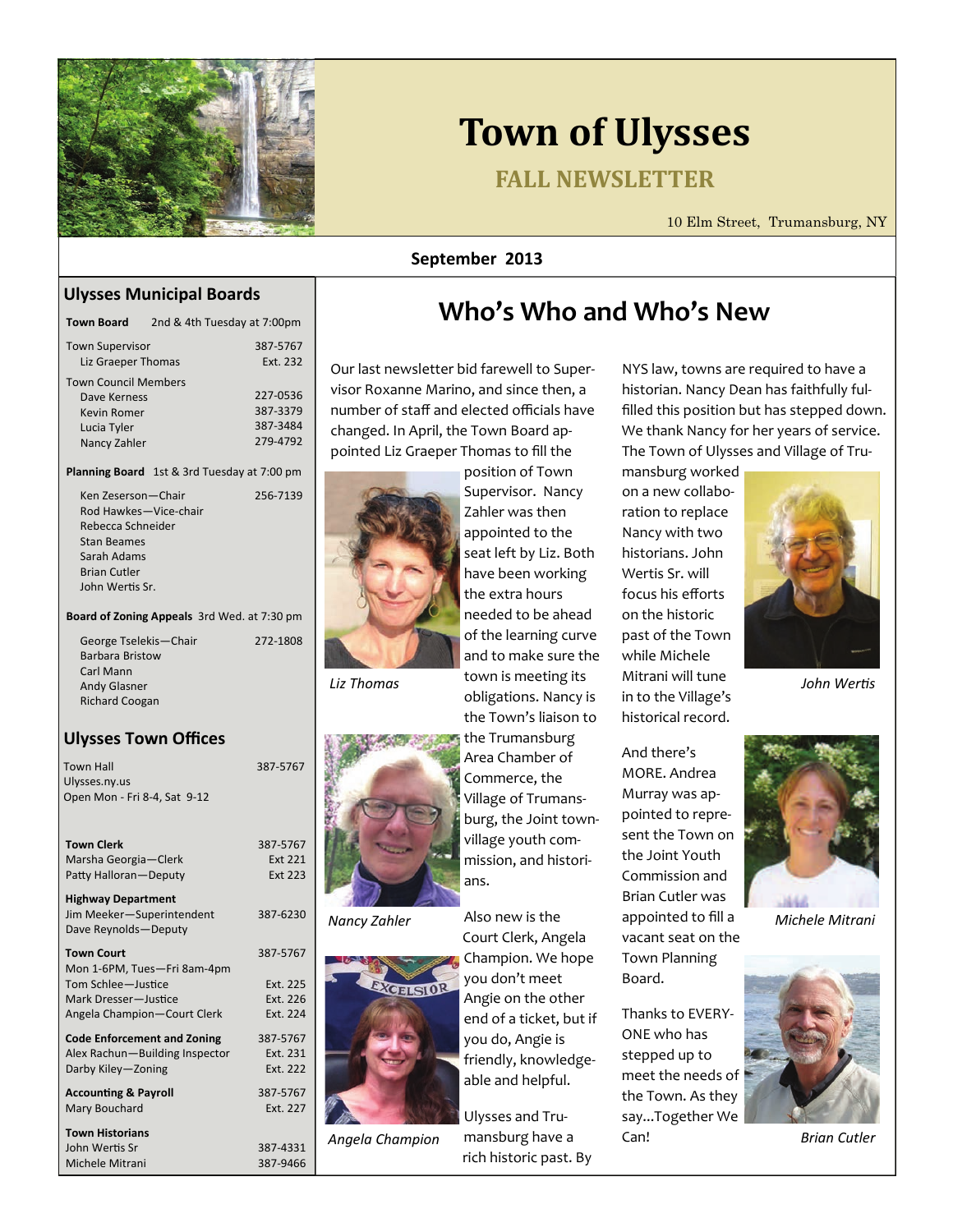# **Village of Trumansburg**

The Village of Trumansburg Board of Trustees invites all Village Residents to join them for a "State of the Village" event on Saturday, 9/21 at 9:00 a.m. at the Trumansburg Fire Station.

#### **Topics of Discussion:**

UPDATES ON: \*Second Water Source; \*Sewage Treatment Plant Upgrades; \*Nuisance Wildlife and \*Traffic Issues.

PLUS : \*Proposed Local Law #5 "Chicken Law"; \*Discussion of Video Surveillance of Main Street; \*Winter Maintenance of Side Walks; \*Sewer Rates: flat fee or "pay as you go" based on usage \*Topics from the Floor

### **State of Our Youth**

A community forum on the strengths and needs of Trumansburg students will be held in Trumansburg on Monday, September 30, 2013 at 7pm at the Ulysses Historical Society, 36 South St. Trumansburg.

Learn about and discuss results from two county‐wide surveys about the state of our local youth and their families.

## **Ag** and **Farmland** Protection

New York State recently approved the Town's plan which outlines strategies to encourage farming and protect prime farmlands. Let us know if you are interested in becoming part of a committee to implement the plan.

#### **FROM THE CLERK Hunting**

Deer Management Permits are now available for sale until October 1. The Town Clerk's office can also guide you on licenses for other game and fish.

#### Dogs

Remember, if you have a pup, it should be licensed by the Town annually. And if Rover passes on to the place of endless biscuits, please notify the Town Clerk's office so they can quietly take his name off the renewal reminder list. 387‐5767 ext 221.

# **Zoning Changes**

*Lakeshore Zoning* The last two newsletters have had updates on zoning changes along Route 89. The Town is continuing to follow its Comprehensive Plan by deliberating how best to preserve the steep slopes, creeks, officially designated Unique Natural Areas, and lake shore character through changes to the current zoning.

*Non‐conforming structures and uses throughout the Town* As part of the Lakeshore zoning efforts, the Town Board is clarifying the non‐conformance (or "grandfathering") language in the Zoning Law. Many houses were built before zoning took effect in Ulysses in the 1960's. Since then, the zoning has changed and due to these changes, some buildings or businesses no longer conform to the new zoning. For example, long ago, a house may have been built 15 feet back from the road, but is in an area that now specifies a 50 foot setback according to the current zoning. That house is non-conforming or "grandfathered" and can be rebuilt in the same spot should it be destroyed. The non‐conformance language in the current zoning is difficult to interpret (zoning often is!), so the Town has drafted new language to clarify what can and cannot be done on non‐conforming properties.

See an explanation, examples and frequently asked questions at our website and watch the calendar for public meetings on this and other matters before the board. If you would like to be notified via email of public hearings, please send your email address to townofulysses@gmail.com or call the Town Clerk's office at 387‐5767 extension 221.

Once the non‐conformance language is in place, the Town will work to finish the zoning changes to areas directly east and west of Route 89.

For questions, contact Darby Kiley at 387‐5767 extension 222 or Ulys‐ ses.planner@gmail.com. And keep an eye on the website where new drafts and information are posted at http://www.ulysses.ny.us/.

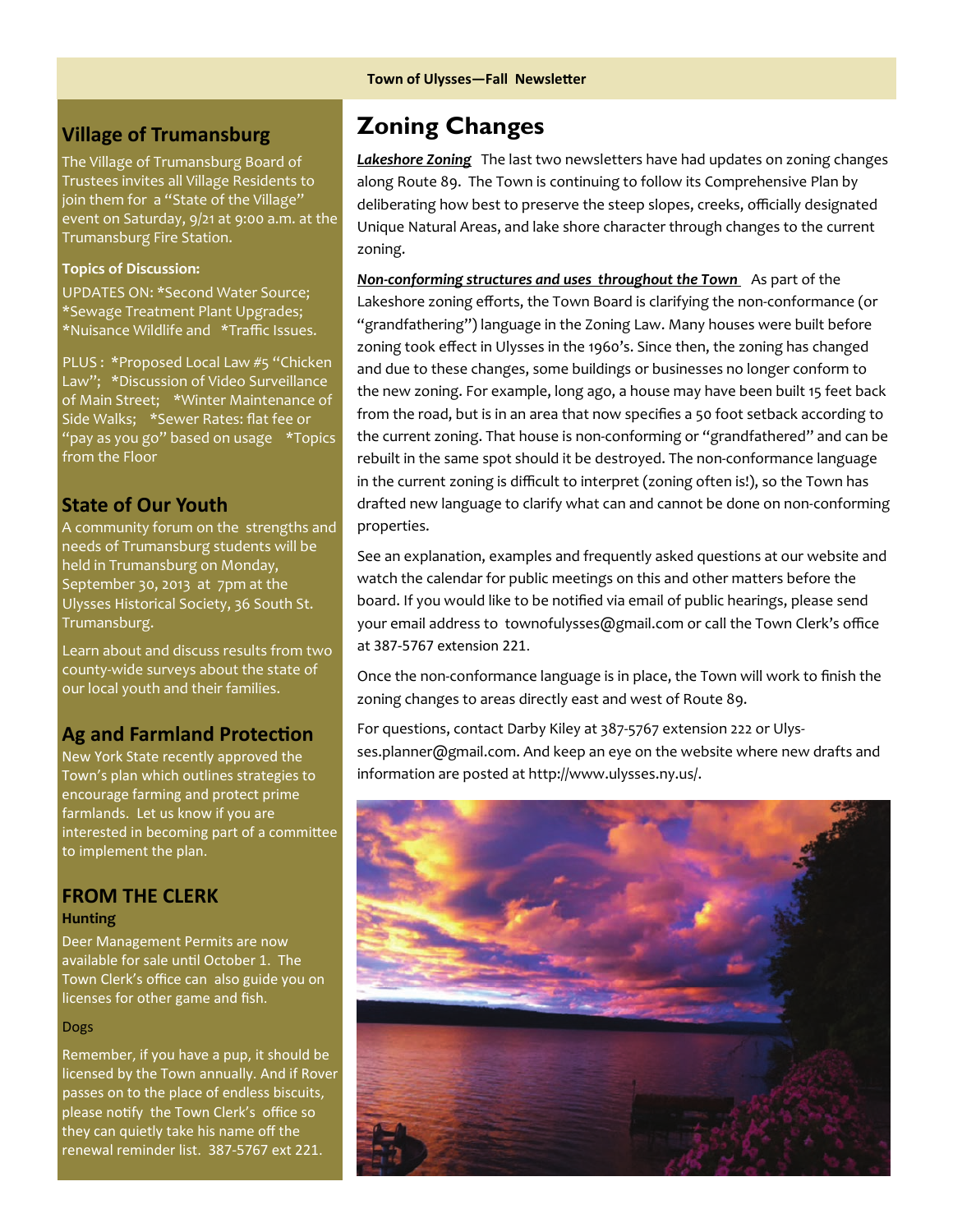# **Too Many Garbage Trucks?**

#### **Be Part of the Answer**

While the majority of garbage trucks rumbling through town come from downstate, any garbage we discard here in Ulysses contributes to truck traffic for communities north of us. Want to be part of the solution? Tompkins County has a robust recycling program and many rural households compost their biodegradable waste in their back yards. But if you live where composting is difficult, Ulysses residents (which includes Trumansburg) are now able to make a quick diversion off Route 96 to dispose of compostable items at Cayuga Compost on 3225 Agard Road in Ulysses. M‐F 8‐4 & Sat 8‐2.

#### What composts?

Food scraps—including meat; Paper products—plates, cups, towels, Kleenex; Compostable utensils and cups; Yard waste. Questions? Call 387-6826.

And thank Jim Dennis and other County Legislators for their forward thinking on securing this contract for all County residents. We can all be part of the answer.

# **Poll Watchers Needed**



The Board of Elections is currently looking for Poll Site Inspectors and Managers**.** Inspectors sign in voters and distribute ballots. Poll Site Managers open and close the voting machines and assist voters as needed.

For Primary Elections, Inspectors are paid \$100 and Poll Site Managers are paid \$130. For the General Election, Inspectors are paid \$160 and the Poll Site Managers are paid \$190. The trainings are throughout the summer and fall. You may sign up by calling the Board of Elections at 607‐274‐5521.

# **Fracking Update**

Ulysses is once again taking the lead to organize 50+ municipalities to submit a friend of the court (or *amicus)* brief in support of the towns of Dryden and Middlefield in their defense of the rights of towns to decide what uses of the land are appropriate. Although both of the lower level courts in NYS have ruled in favor of Dryden and Middlefield, the highest court in NYS, the Court of Appeals, has agreed to also weigh in. Based on their decision, the Ulysses ban on hydrofracking will either stand or be declared invalid. 

# **For Kids**

Recreational programs offered by the Ithaca Youth Bureau are available to children and families in the Trumansburg School District at reduced cost through the Inter‐municipal Recreation Partnership, to which the Town of Ulysses contributes. For more information about fall programs, pick up a brochure at the Town Hall or call 273‐8364.

### **AREA SERVICES**

## **Want Broadband? Speak Up.**

New York State awarded a \$2.2 million grant that will extend broadband service to Ulysses and other communities in Tompkins County. Register interest in receiving internet services by visiting the Clarity Connect web site at [claritycon](http://www.clarityconnect.com/)‐ [nect.com](http://www.clarityconnect.com/) and complete the online inquiry form or call at 607‐257‐8268.

### **Need Assistance? Dial 211.**

The 2‐1‐1 Tompkins/Cortland Community Services Help‐line connects people with services in the community. No question is too big or too small.

Wondering about Food Pantries in the area? Trying to find after school programs for your child? Need to find housing or health care? Call 2‐1‐1 or (877) 221‐8667 24 hours a day, 365 days a year. Or email iandr@hsctc.org.

### **MedicaƟon Drop Box**

The Coalition for Safe Medication Disposal has expanded to nine locations in Tompkins County, making it even easier for people to safely and securely dispose of expired or unneeded household medications.

A "Med Return" drop box is now available at the Trumansburg Police Department. Other locations and hours, along with disposal guidelines, are posted at the Coalition's web page at [www.healthyyouth.org,](http://www.healthyyouth.org/) and the infor‐ mation is available by calling 2‐1‐1.

### **Free Water Testing**

Cornell University's Soil and Water Lab is offering free methane testing for domestic water wells.

The lab is conducting a study to evaluate baseline methane concentrations in groundwater in Tompkins County. To schedule a free testing, e‐mail tompkins .groundwater@gmail.com.